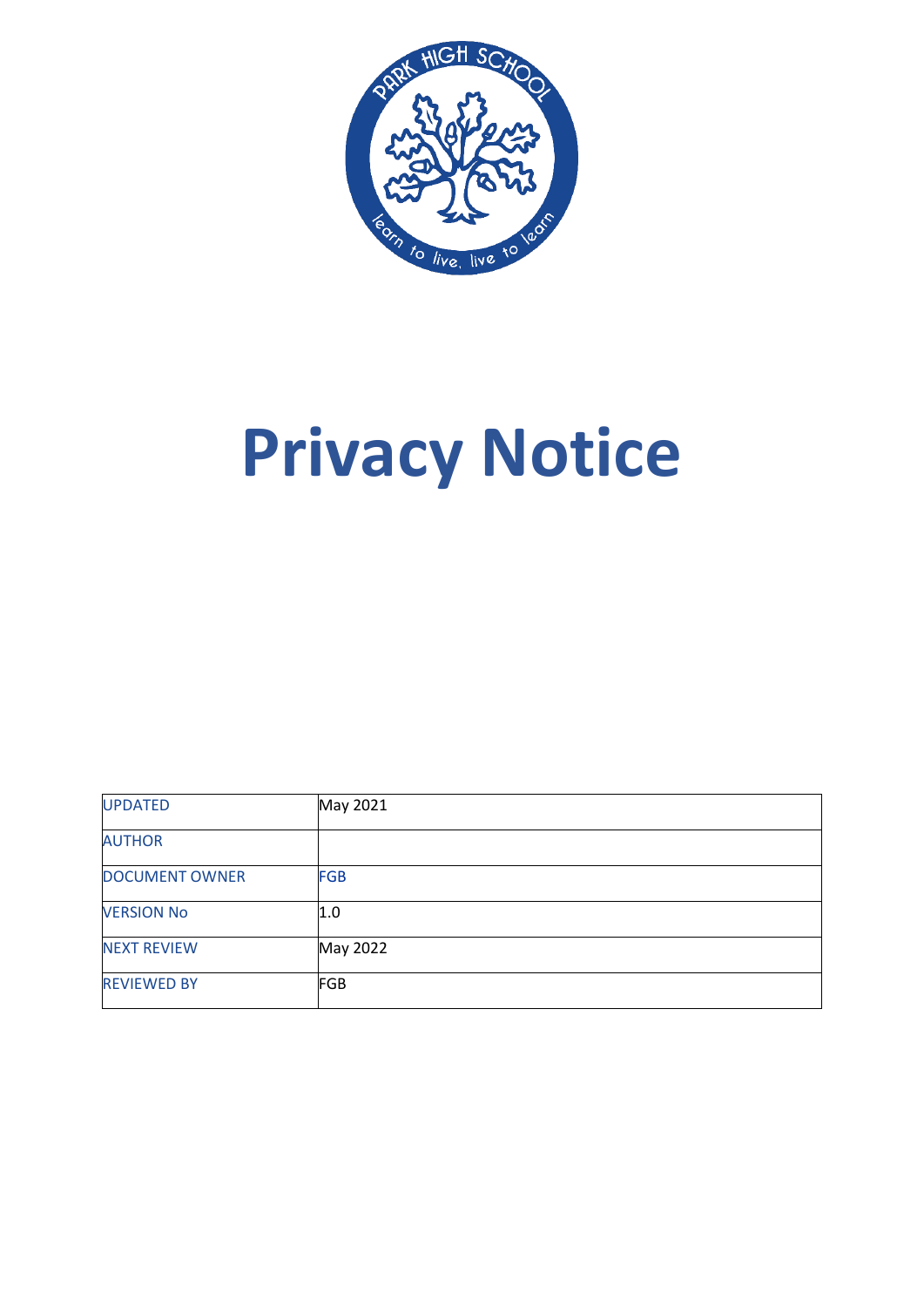Revisions to this document completed in April 2021 include:

- Change terminology from 'pupil' to 'student'
- Removal of references to DFE model policy and new reference to Judicium
- Amended references to Park High School DPO- now Judicium
- Added reference to 'who collects this information'
- Amended 'the personal data we hold' to The Categories of Student Information That We Collect, Process, Hold and Share
- Further information around the categories we collect, process, hold and share
- A significantly expanded section on how we use the data
- Some rearranging of the document
- The section on the 'lawful basis for using data' has been rearranged and further information to comply GDPR regulations
- Further references to organisations that the school may share information with on a legal basis
- Inclusion of section as to why the school may share data
- Reference to automated decision making
- Reference to security and how the school aims to minimise risks
- Further information around Youth Support Services- particularly those for 16+
- Further information pertaining to the National Pupil Database
- Further information about how to request access to personal data
- Further information around withdrawal of consent
- Update contacted details.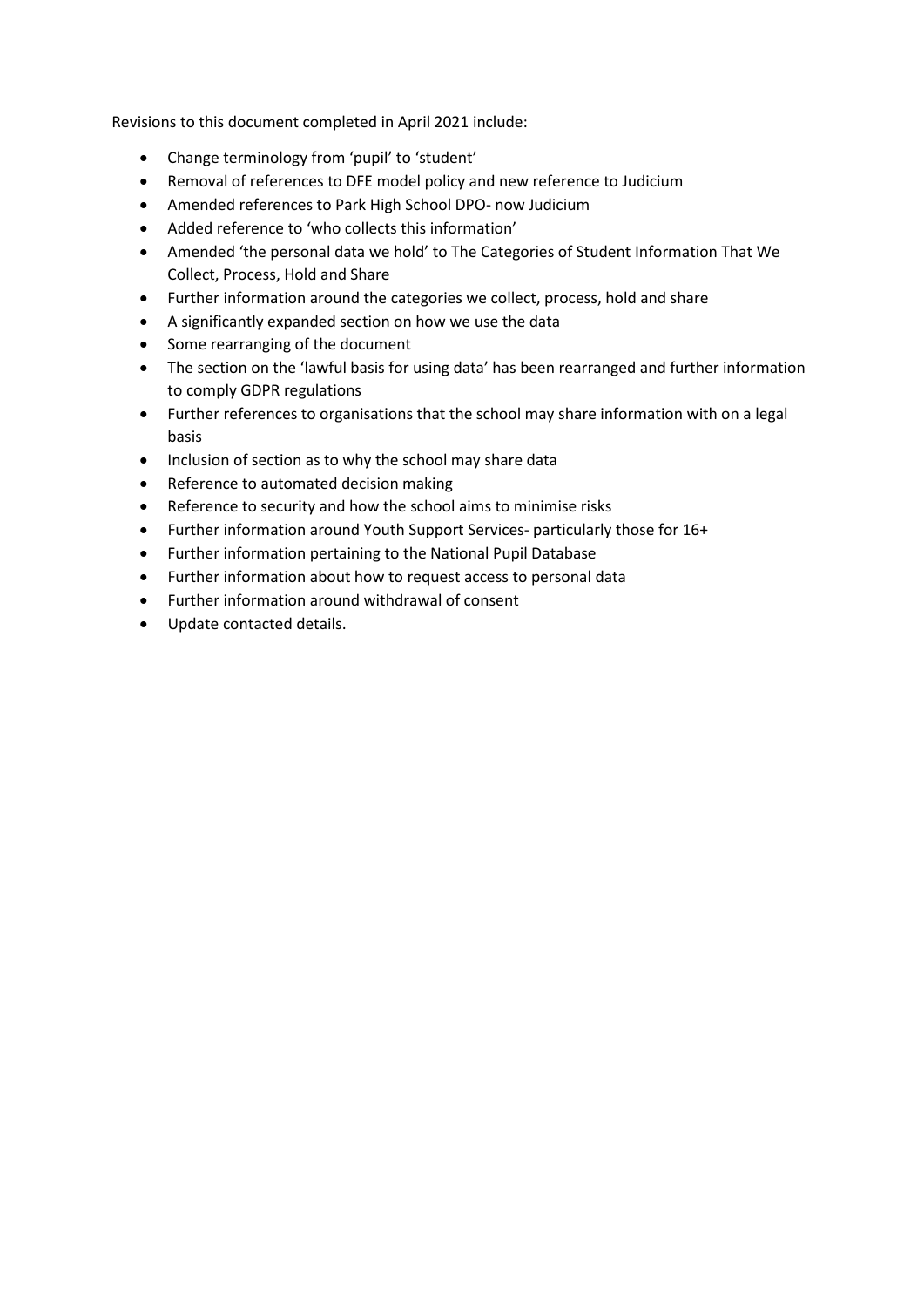# **Privacy notice – How we Use Student Information**

Under data protection law, individuals have a right to be informed about how the school uses any personal data that we hold about them. We comply with this right by providing 'privacy notices' (sometimes called 'fair processing notices') to individuals where we are processing their personal data. This privacy notice explains how we collect, store and use personal data about students. It is based on a model privacy notice for students provided by our Data Protection Officer and is amended to reflect the way we use data in this school.

We, Park High School, Thistlecroft Gardens, HA7 1PL, are the 'data controller' for the purposes of data protection law.

Our Data Protection Officer is Judicium Education (further information is available in the 'Contact us' section in this document)

Park High School is committed to protecting the privacy and security of personal information. This privacy notice describes how we collect and use personal information about students, in accordance with the General Data Protection Regulation (GDPR), section 537A of the Education Act 1996 and section 83 of the Children Act 1989.

## **Who Collects This Information**

Park High School is a "data controller." This means that we are responsible for deciding how we hold and use personal information about students and parents.

## **The Categories Of Student Information That We Collect, Process, Hold and Share**

We may collect, store and use the following categories of personal information about you: -

- Personal information such as name, student number, date of birth, gender and contact information, identification documents;
- Emergency contact and family lifestyle information such as names, relationship, phone numbers and email addresses;
- Characteristics (such as ethnicity, language, nationality, country of birth and free school meal eligibility);
- Safeguarding information;
- Attendance details (such as sessions attended, number of absences and reasons for absence);
- Information on post-16 destinations;
- Performance and assessment information;
- Behavioural information (including exclusions);
- Special educational needs information;
- Relevant medical information;
- Special categories of personal data (including biometric data, ethnicity, relevant medical information, special educational needs information);
- Images of students engaging in school activities, and images captured by the School's CCTV system;
- Information about the use of our IT, communications and other systems, and other monitoring information;
- Educational Visit records
- Details of any support received, including care packages, plans and support providers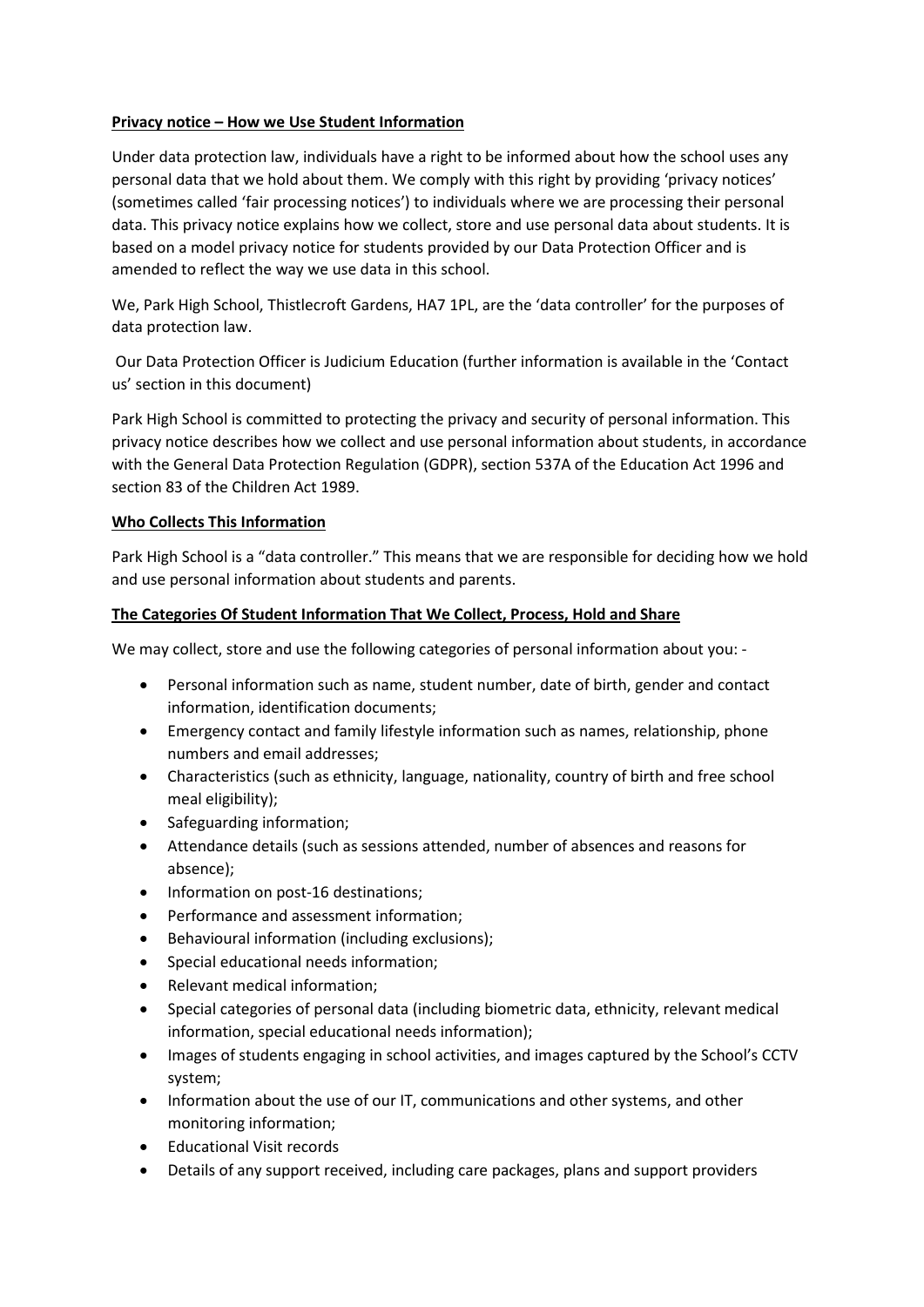# **Collecting This Information**

Whilst the majority of information you provide to us is mandatory, some of it is provided to us on a voluntary basis. In order to comply with the General Data Protection Regulation, we will inform you whether you are required to provide certain student information to us or if you have a choice in this.

It is important that the personal information we hold about you is accurate and current. Please keep us informed if your personal information changes during your working relationship with us.

# **How We Use Your Personal Information**

We hold student data and use it for: -

- Student selection (and to confirm the identity of prospective students and their parents);
- Providing education services and extra-curricular activities to students, and monitoring students' progress and educational needs;
- Informing decisions such as the funding of schools;
- Assessing performance and to set targets for schools;
- Safeguarding students' welfare and providing appropriate pastoral (and where necessary medical) care;
- Support teaching and learning;
- Giving and receive information and references about past, current and prospective students, and to provide references to potential employers of past students;
- Managing internal policy and procedure;
- Enabling students to take part in assessments, to publish the results of examinations and to record student achievements;
- To carry out statistical analysis for diversity purposes;
- Legal and regulatory purposes (for example child protection, diversity monitoring and health and safety) and to comply with legal obligations and duties of care;
- Enabling relevant authorities to monitor the school's performance and to intervene or assist with incidents as appropriate;
- Monitoring use of the school's IT and communications systems in accordance with the school's IT security policy;
- Making use of photographic images of students in school publications, on the school website and on social media channels;
- Security purposes, including CCTV; and
- Where otherwise reasonably necessary for the school's purposes, including to obtain appropriate professional advice and insurance for the school.
- To provide support to students after they leave the school

#### **The Lawful Basis on Which We Use This Information**

We will only use your information when the law allows us to. Most commonly, we will use your information in the following circumstances: -

- Consent: the individual has given clear consent to process their personal data for a specific purpose;
- Contract: the processing is necessary for a contract with the individual;
- Legal obligation: the processing is necessary to comply with the law (not including contractual obligations);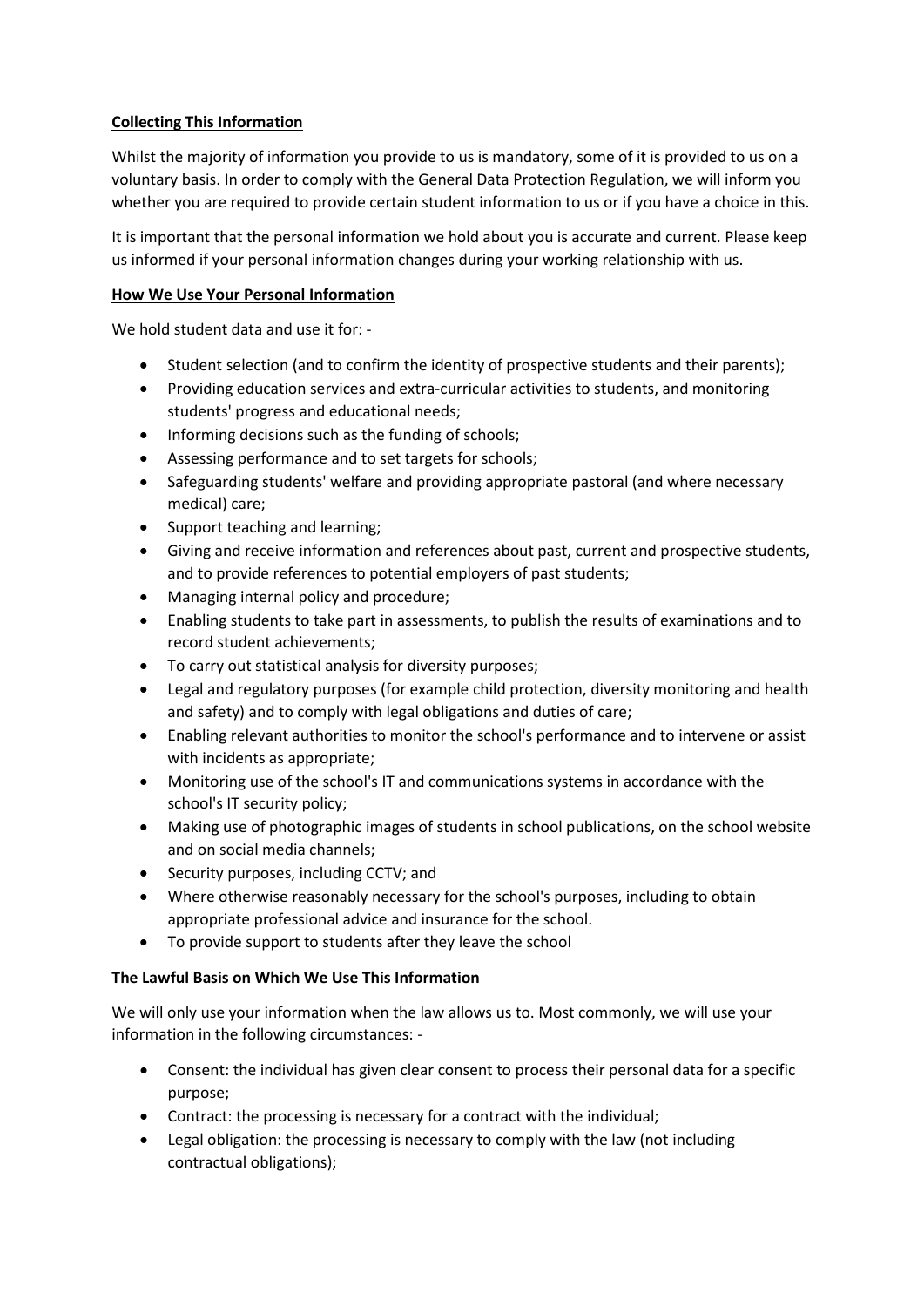- Vital interests: the processing is necessary to protect someone's life.
- Public task: the processing is necessary to perform a task in the public interest or for official functions, and the task or function has a clear basis in law; and
- The Education Act 1996: for Departmental Censuses 3 times a year. More information can be found at[: https://www.gov.uk/education/data-collection-and-censuses-for-schools.](https://www.gov.uk/education/data-collection-and-censuses-for-schools)

We need all the categories of information in the list above primarily to allow us to comply with legal obligations. Please note that we may process information without knowledge or consent, where this is required or permitted by law.

# **Sharing Data**

We may need to share your data with third parties where it is necessary. There are strict controls on who can see your information. We will not share your data if you have advised us that you do not want it shared unless it's the only way we can make sure you stay safe and healthy or we are legally required to do so.

We share student information with: -

- The student's family and representatives;
- The Local Authority.
- the Department for Education (DfE) on a statutory basis under section 3 of The Education (Information About Individual Students) (England) Regulations 2013;
- Ofsted;
- Youth support services under section 507B of the Education Act 1996, to enable them to provide information regarding training and careers as part of the education or training of 13- 19 year olds;
- Other Schools that students have attended/will attend;
- NHS;
- Welfare services (such as social services);
- Law enforcement officials such as police, HMRC;
- Local Authority Designated Officer;
- Professional advisors such as lawyers and consultants;
- Our auditors- to meet the requirements of the Academies Financial Handbook and the Academies Accounts Direction;
- Financial organisations- to enable us to provide services to the student such as the catering provision;
- Support services (including insurance, IT support, information security);
- Providers of learning software such as Edulink and Unifrog;
- Ofsted- to meet regulatory requirements around inspections.

Information will be provided to those agencies securely or anonymised where possible.

The recipient of the information will be bound by confidentiality obligations, we require them to respect the security of your data and to treat it in accordance with the law.

We may transfer your personal information outside the EU. If we do, you can expect a similar degree of protection in respect of your personal information.

# **Why We Share This Information**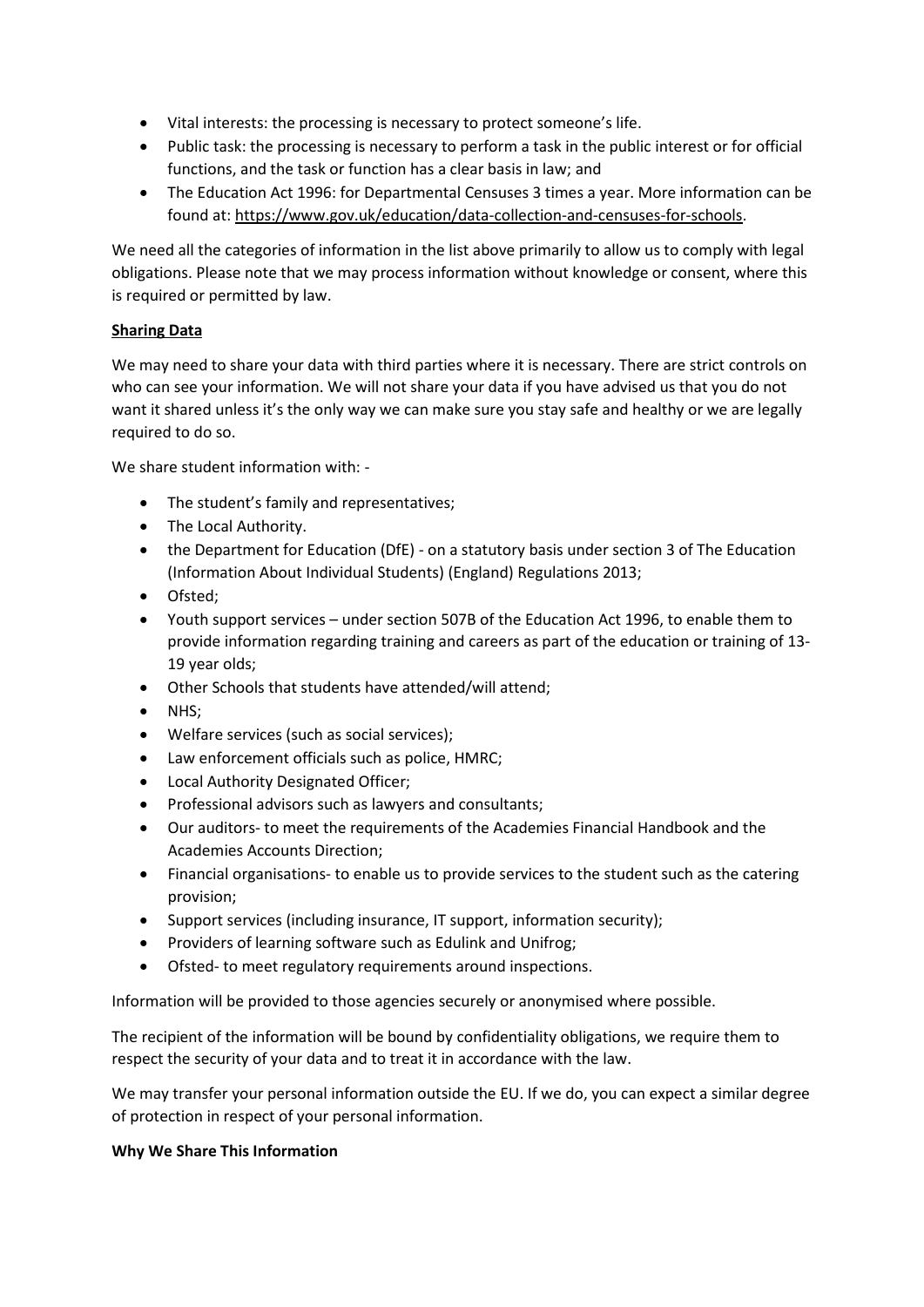We do not share information about our students with anyone without consent unless otherwise required by law.

For example, we share students' data with the DfE on a statutory basis which underpins school funding and educational attainment. To find out more about the data collection requirements placed on us by the DfE please go to https://www.gov.uk/education/data-collection-and-censuses-forschools.

# **Storing Student Data**

The School keep information about students on computer systems and sometimes on paper.

Except as required by law, the School only retains information about students for as long as necessary in accordance with timeframes imposed by law and our internal policy.

Full details on how long we keep personal data for is set out in our data retention policy.

#### **Automated Decision Making**

Automated decision making takes place when an electronic system uses personal information to make a decision without human intervention. We are allowed to use automated decision making in limited circumstances.

Students will not be subject to automated decision-making, unless we have a lawful basis for doing so and we have notified you.

## **Security**

We have put in place measures to protect the security of your information (i.e. against it being accidentally lost, used or accessed in an unauthorised way).

#### **Youth support services**

#### **Students aged 13+**

Once our students reach the age of 13, we also pass student information to our local authority and / or provider of youth support services as they have responsibilities in relation to the education or training of 13-19 year olds under section 507B of the Education Act 1996.

We must provide the students name, the parents name(s) and any further information relevant to the support services role.

This enables them to provide services as follows:

- youth support services
- careers advisers

A parent or guardian can request that only their child's name, address and date of birth is passed to their local authority or provider of youth support services by informing us. This right is transferred to the child / student once he/she reaches the age 16.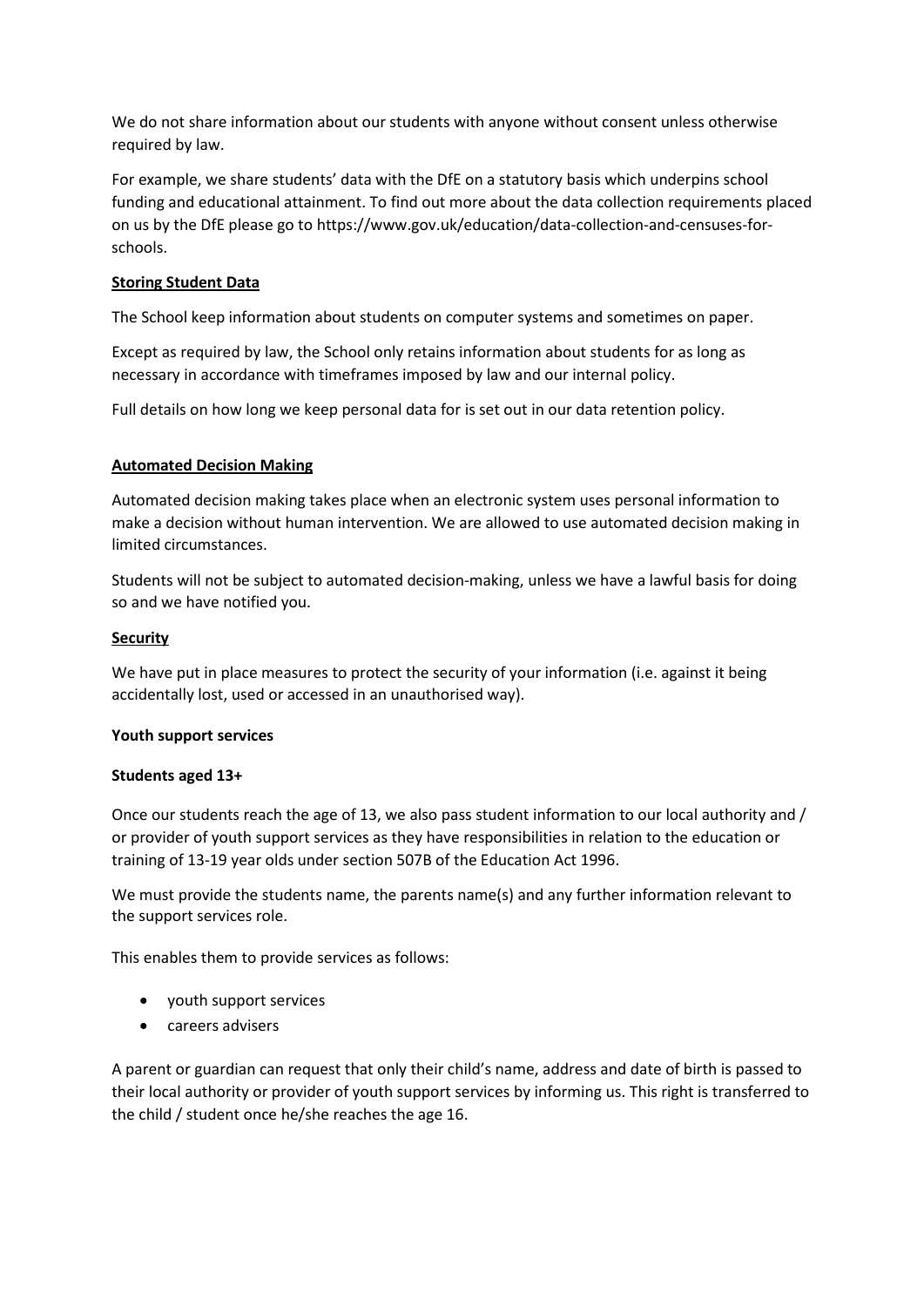# **Students aged 16+**

We will also share certain information about students aged 16+ with our local authority and / or provider of youth support services as they have responsibilities in relation to the education or training of 13-19 year olds under section 507B of the Education Act 1996.

This enables them to provide services as follows:

- post-16 education and training providers
- youth support services
- careers advisers
- For more information about services for young people, please visit our local authority website: http://www.harrow.gov.uk/

#### **The National Student Database**

The NPD is owned and managed by the Department for Education and contains information about students in schools in England. It provides invaluable evidence on educational performance to inform independent research, as well as studies commissioned by the Department. It is held in electronic format for statistical purposes. This information is securely collected from a range of sources including schools, local authorities and awarding bodies.

We are required by law, to provide information about our students to the DfE as part of statutory data collections such as the school census and early years' census. Some of this information is then stored in the NPD. The law that allows this is the Education (Information About Individual Students) (England) Regulations 2013.

To find out more about the NPD, go to [https://www.gov.uk/government/publications/national](https://www.gov.uk/government/publications/national-pupil-database-user-guide-and-supporting-information)[student-database-user-guide-and-supporting-information.](https://www.gov.uk/government/publications/national-pupil-database-user-guide-and-supporting-information)

The department may share information about our students from the NPD with third parties who promote the education or well-being of children in England by:

- conducting research or analysis
- producing statistics
- providing information, advice or guidance

The Department has robust processes in place to ensure the confidentiality of our data is maintained and there are stringent controls in place regarding access and use of the data. Decisions on whether DfE releases data to third parties are subject to a strict approval process and based on a detailed assessment of:

- who is requesting the data
- the purpose for which it is required
- the level and sensitivity of data requested: and
- the arrangements in place to store and handle the data

To be granted access to student information, organisations must comply with strict terms and conditions covering the confidentiality and handling of the data, security arrangements and retention and use of the data.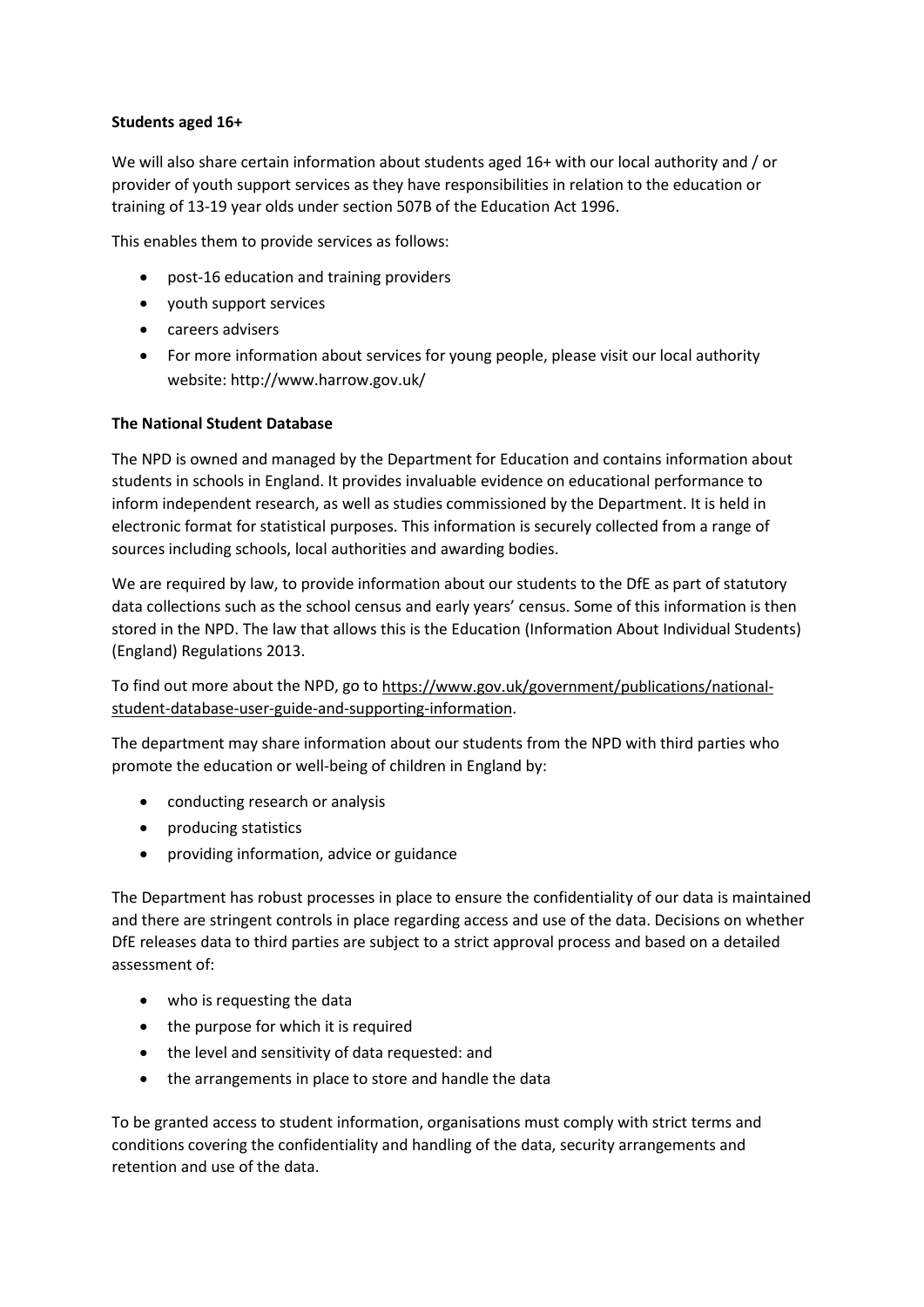For more information about the department's data sharing process, please visit: <https://www.gov.uk/data-protection-how-we-collect-and-share-research-data>

For information about which organisations the department has provided student information, (and for which project), please visit the following website: [https://www.gov.uk/government/publications/national-student-database-requests-received](https://www.gov.uk/government/publications/national-pupil-database-requests-received)

# To contact DfE[: https://www.gov.uk/contact-dfe](https://www.gov.uk/contact-dfe)

## **Requesting Access to Your Personal Data**

Under data protection legislation, parents and students have the right to request access to information about them that we hold. To make a request for your personal information, or be given access to your child's education record, contact the school office [info@parkhighstanmore.org.uk](mailto:info@parkhighstanmore.org.uk) who will direct your enquiry to the correct person.

You also have the right to: -

- Object to processing of personal data that is likely to cause, or is causing, damage or distress;
- Prevent processing for the purposes of direct marketing;
- Object to decisions being taken by automated means;
- In certain circumstances, have inaccurate personal data rectified, blocked, erased or destroyed; and
- Claim compensation for damages caused by a breach of the data protection regulations.

If you want to exercise any of the above rights, please contact our Data Protection Officer in writing.

We may need to request specific information from you to help us confirm your identity and ensure your right to access the information (or to exercise any of your other rights). This is another appropriate security measure to ensure that personal information is not disclosed to any person who has no right to receive it.

#### **Right to Withdraw Consent**

In circumstances where you may have provided your consent to the collection, processing and transfer of your personal information for a specific purpose, you have the right to withdraw your consent for that specific processing at any time. To withdraw your consent, please contact our Data Protection Officer. Once we have received notification that you have withdrawn your consent, we will no longer process your information for the purpose or purposes you originally agreed to, unless we have another legitimate basis for doing so in law.

#### **Contact**

If you would like to discuss anything within this privacy notice or have a concern about the way we are collecting or using your personal data, we request that you raise your concern with our Data Protection Officer in the first instance.

We have appointed a Data Protection Officer (DPO) to oversee compliance with data protection and this privacy notice. If you have any questions about how we handle your personal information which cannot be resolved by the school, then you can contact the DPO on the details below: -

Data Protection Officer: Judicium Consulting Limited